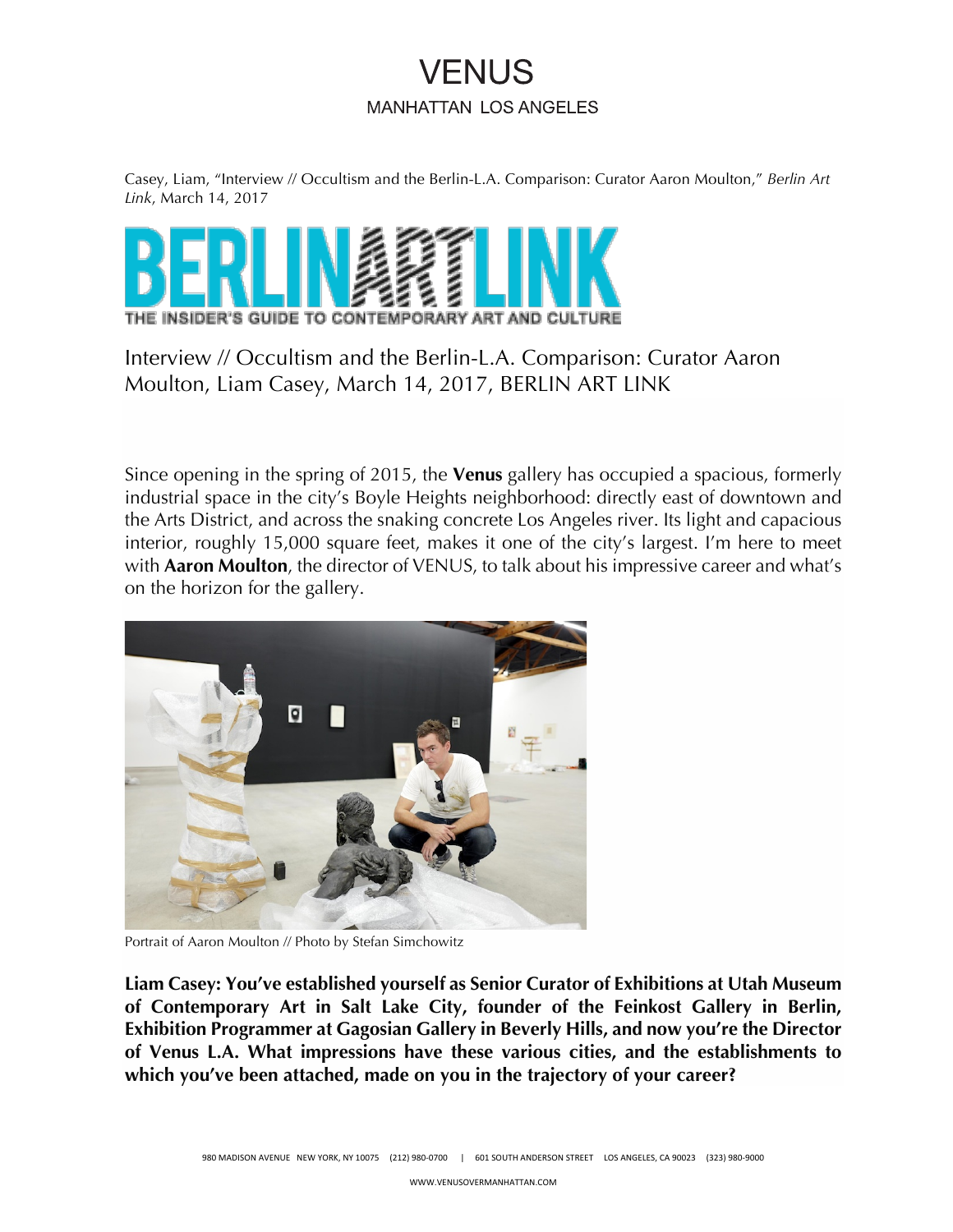**Aaron Moulton**: There's a very important inconsistency to my career path that's been about adaptability. I've worked on both sides of for-profit and non-profit organizations. I've run magazines, **Flash Art International**. You ultimately get to understand this whole spectrum of what cultural production within visual arts is about when you walk in those different shoes. I think I've consciously pursued these different directions to put myself into a discomfort zone and learn how cultural ecologies work from different points of view. And that leads into the cities. I mean, each of these cities has their own ecosystems, their own rules, tribalism, or cultural way in which it's put together and different languages that they're speaking—not just in terms of language itself, but just what resonates as aesthetic sensibilities or cultural echoes. So like, art from Salt Lake City on the surface looks really conventional like abstraction or landscape. But once you dig a bit, you find things that are not so forthcoming in terms of ideas or ways in which things are infused with religion, or, how, oppositely, things are reactionary to the religious conditions and based on aesthetics of repression.

#### **LC: And so did you feel like a lot of the art that was being exhibited in Salt Lake City, was very much directed and linked to the Utah Mormon spirit and culture?**

**AM**: Inevitably. Even when they're totally disconnected they're somehow connected because it's such an omnipresence there. The other interesting thing about Utah is it's very tribal, there is no universality. It's all tribalized. It's a lot of consensus groups flowing with whatever the most confident sort of statement is at the times, and that's not even usually a singular thing. Utah was actually more nuanced and more interestingly problematized by the cultural ecology there, because you have the church in the center defining everything, and you have BYU, which is an arm of the church but with an academic approach, trying to create a contemporary art of Utah. And then you have former Mormons who are somehow using their background in religiosity, or whatever that means, to have walked away from that as some integral part of their practice. But then you have people that are dealing with the landscape, which is from the land art of **Robert Smithson** to the basic plein air.

Then, there's the institutional positions and then there's a whole kind of vein of cinema that's not necessarily based on Sundance's influence there, but rather it's based on **Trent Harris**, an interesting filmmaker from Utah who's part of an interesting gonzo telejournalism movement. And so, none of these interconnect really. They only do so in the fact that they're in Utah. In Utah, you have seven or eight really solid well-defined art worlds that don't interlace easily. To see that there was really the first time it cohered for me how my practice could play out in a way, to pull from these different groups and try to interlace them. And that's what I do now. It's full anthropology but masquerading in a contemporary art vernacular.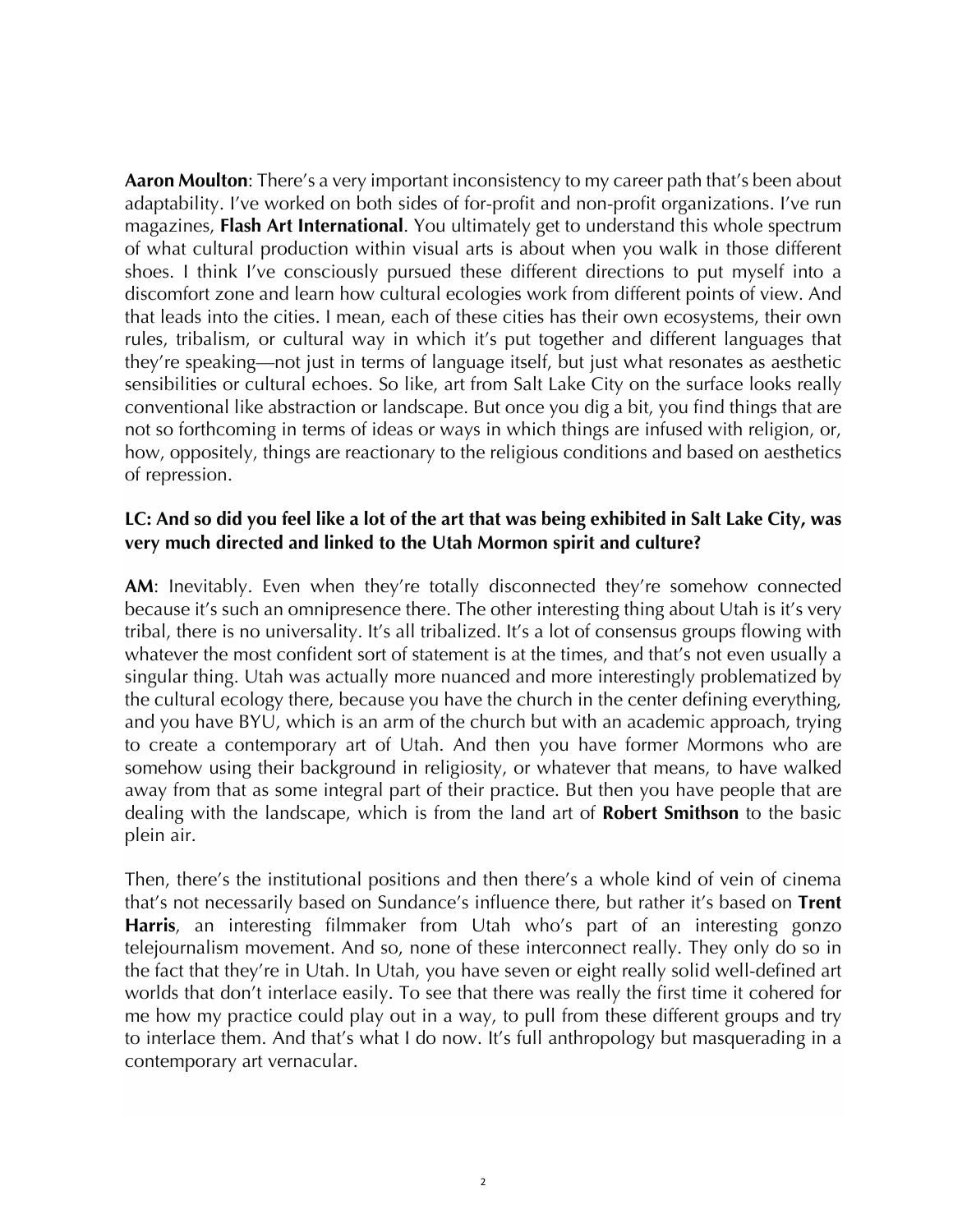**LC: Just as Berlin has undoubtedly affirmed itself as the nexus of contemporary art in Europe, Los Angeles has positioned itself as a counterpart to the established art world in New York. Seeing as how you have worked and spent time in both cities (Berlin and L.A.), how do the cities compare with their approach to contemporary art?**

**AM**: Well, I lived in Berlin from 2007 until 2012, and this was a moment where it was fashionable to move there. Berlin interestingly goes through molting periods; by the time I left there were things happening that made me realize my day was past, like this is no longer my generation or things are changing or I was in need of changing. At the time I came to Berlin there was a lot of hopeful potential in what Berlin was going to be as an art world center, lots of influx and migration to it. And the reality of Berlin was that it didn't prove itself to have the economic elasticity that it was hoped to potentially offer. And it also is ultimately a very provincial place.

# **LC: There are still vestiges of the Cold War and East Germany. It never became the economic powerhouse that the government imagined.**

AM: No, it didn't. I mean it's a great place for artists. But I'm an infrastructure person. It was fantastic to grow in that place and with the artists there. But, the reality is, it is an environment that didn't have an economic growth ability that I could grow with. I found that Berlin is a place that you need to know when to leave; it has a shelf life. But it's kind of like a 'Neverland'. But I needed to go. I was out of money and I needed to salvage a career. And so I left.

It never occurred to me to move to L.A. I've had the good fortune to live in a lot of good cities that were in the light of that shifting art world, compass-pointing direction. But I feel like, again, I'm living in L.A. at this perfect time of this city and what our expectations of it are. And the interesting thing is that it is a place that actually does have that elasticity. It will continue to grow, definitely. People will continue to come here no matter what. It's not going to go out of fashion because we're all these creatures of climate. And I think this world here, the real estate market will continue to be hyper-competitive. Hollywood is only just waking up to its potential to influence the conversation. In terms of the art world itself, artists are going to continue coming here. The market here is still in a nascent phase. But I think the reality here is a fascinating one in that it's got that potential and it's going to continue to be a sought-after place.

# **LC: You often incorporate themes of religion, the occult, psychology and memory into your exhibitions. Can you explain what attracts you to these subjects in your curatorial practice?**

**AM**: Well, the art world as I see it could be compared to a cult in denial. It subscribes to value systems that are very esoteric, hard-to-define, ever-changing. We are turning worthless into priceless in a snap, and that's fascinating. It's just an energy system, it's how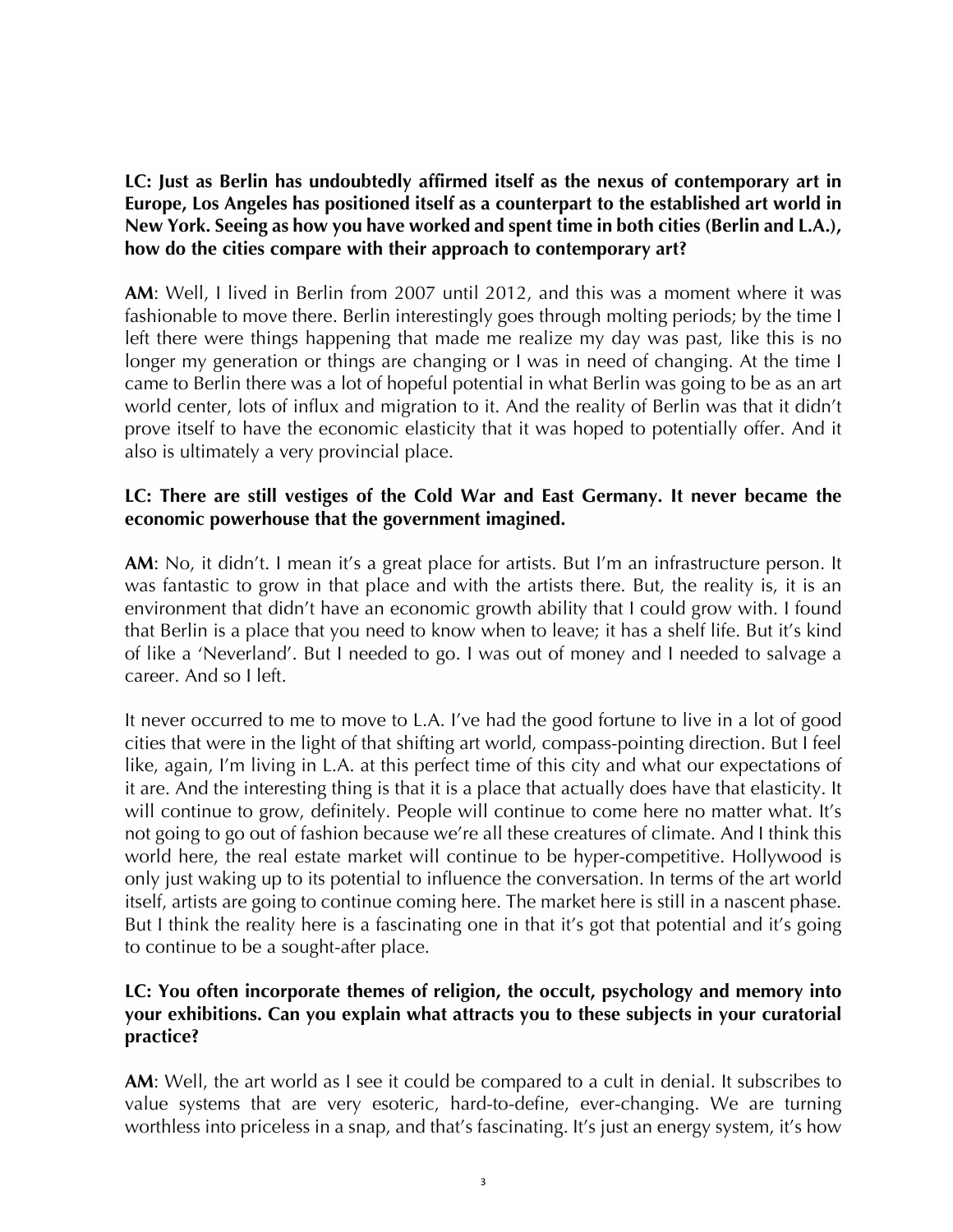cultural energy systems work. For me, what's interesting is how the origins of art are shamanic. And then religious interests, once you bureaucratize the creative madness, become these institutions of the shaman or the church, and then eventually of the market. Here, now, we're in the most secularized point of western culture. And yet, we are in a church. We act as a sidewalk preacher and yet look for a confident voice to show the way. We are fully engaged in religious practice, somehow.

For me, what's interesting is the irrational mind and what the irrational mind has to offer as an opportunity that we can put on a spectrum from dreams and boredom to madness. But, ultimately, it's the irrational mind that is the best thing about being human. It's going to be the hardest thing for computers to replicate. Failure is not something that computers do intentionally. And so failure is this gift we have. And I think that is where the successful, creative act—the mutation, the anomaly—that's where all these things come from. And that is in large part going against logic and going against the rational. Psychology is the analysis of mind and how it's built up and how it falls apart. And occult systems are these fantastic, alternative dimensions of thinking. And memory is this trick, a game we are playing with this civilization.

## **LC: You organized a show, 'Omul Negru', at Nicodim Gallery in Bucharest, Romania. The show examined how evil and the bogeyman can manifest themselves in people's childhoods and how these same fears and anxieties are thus translated into adulthood. What inspired you to curate this exhibition?**

**AM**: It's about a universal aesthetic experience, which is a dangerous term. I feel like it will immediately make someone respond "That's a white privilege statement", but it's not, because we are much simpler than we allow ourselves to believe. We've just become nuanced through the bureaucracy of society into these hyper-specific stereotypes. But the reality of a human being is that it is an animal and it comes from nature and it has very primal relationships to the world around it that we try to bureaucratize; evil being one of them, which is a way to bureaucratize nature's will. So, I don't know if evil really exists. I definitely know that good is more of a construct than evil. Evil is based on entropy; good is a thing we associate with order and civilization. Our natural impulse is to satisfy; fuck, eat, kill if necessary, to get those things. And so, the impulse to do a show about evil was more than just to do something that was gothy; I didn't want it to be about these representations of evil. It had to be evil. I wanted it to go beyond a safe space of what art normally does. You know the problem with the art space is that it is such a bureaucratized location for the art experience, that you are so pre-conditioned to have an art experience that you probably won't have one, because you are hoping to have one. So, the interest for me was to take that, what is ultimately a cynical view on a viewership, and try to really fuck with it and put it in an awkward place, so not just to have these representations of evil but to have things that were in their very essence, in their very molecular structure, evil. What I'm working really hard to do is create an occult system of my own. I'm not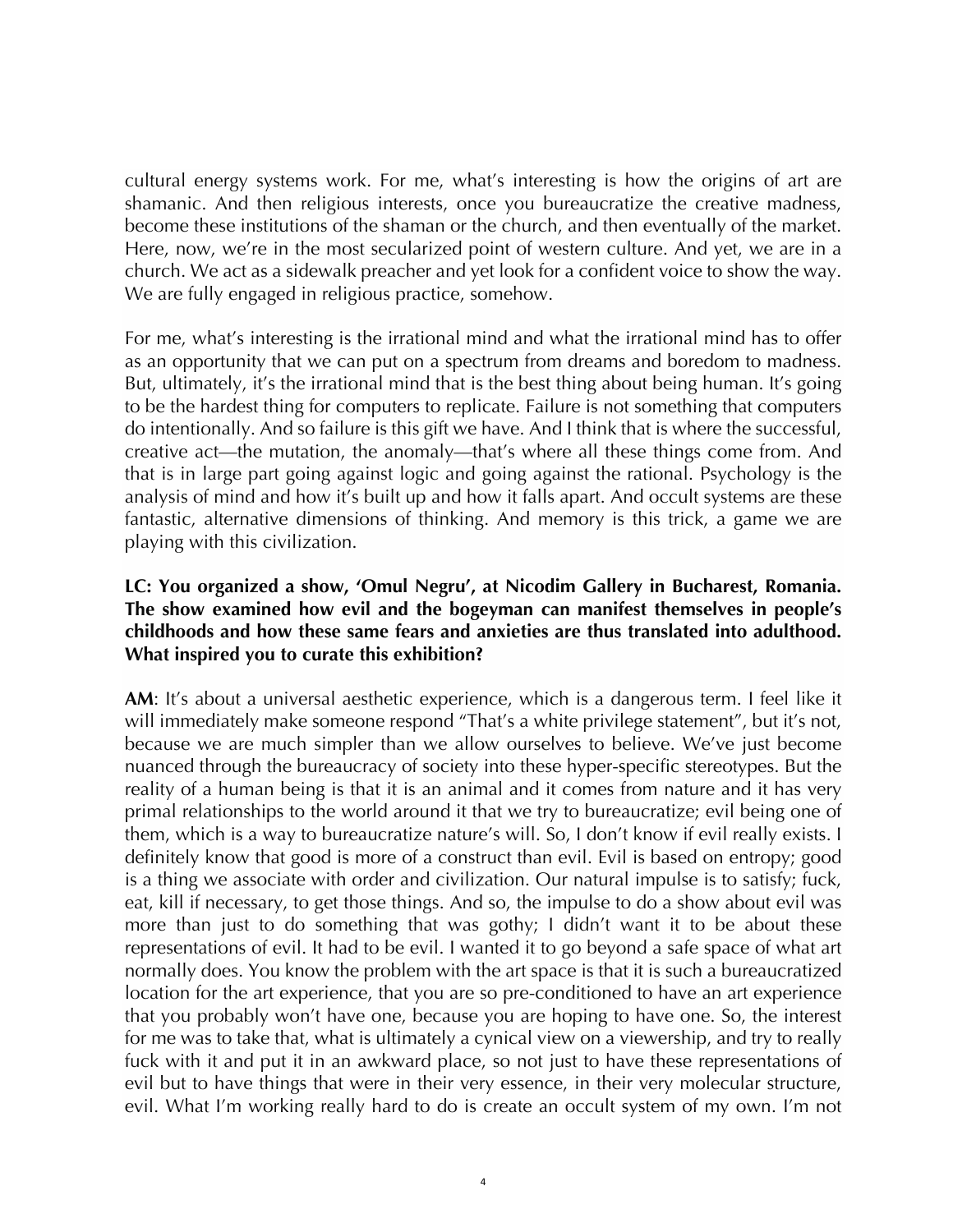interested in creating anything that would be like a religion, but I want it to be like a religious experience.

## **LC: An installation of 'Omul Negru' subsequently opened in Nicodim's Los Angeles outpost. As Dracula or Nicolae Ceausescu is to Romania, so is Charles Manson or Richard Ramirez to Los Angeles. Considering the two disparate geographic locations and their separate histories of bogeymen and evil, did the respective exhibitions' meanings change when reinstalled in a different city and reintroduced to a different audience?**

**AM**: All the extremism of the show was in Bucharest. I was playing around with a very hard stereo-typology of evil, by doing a show like that in Romania, where you think of Ceausescu or Dracula and gypsies and dark European corners. So it helped play into a lot of stereotypes—activate these stereotypes in a productive way. First of all we weren't going to do the rituals that were in the Bucharest show in L.A., because it's too sensitive of a culture in America. So, for me I was skeptical what it meant to do it here. And the other thing is in Romania you have a much more naturally activated sense of irrational thinking. It's a very religious culture, it's a very superstitious culture. So you had people who did not want to be in that show, who were scared of it, who were very taken by it. For me, it's like these are experiments. I'm interested in audience dynamics. I don't know what they lead to but they're really about playing with the placebo effect very hard. And so I do see my work very seriously as anthropological practice. I'm actually creating these systems and inhabiting them as well, as well as understanding them. And I know that sounds really over-inflated as a kind of concept of one's research, but I take them quite seriously for the opportunity they offer in analyzing energy. So L.A. was good.

# **LC: What projects are next on the horizon for you in L.A.?**

AM: Venus is my life now. This is an amazing place. I started here in the beginning of January and I think my career has been trying constantly to evolve with my environment. **Adam Lindemann** created this project in this great way to make an anomaly in the art world. We don't represent artists, technically. We have relationships that we are creating, but that's already a first big deal. All commercial art galleries are identified by having a stable of artists that they work with. And so Adam's not only been this force within the market of the art world but also in multiple markets in different cultural worlds. What he's done with **Venus over Manhattan**, is make a lot of historically important exhibitions that have had unprecedented aspects to them: a masterfully installed survey of **Maurizio Cattelan** sculptures, or right now we have a stellar **John McCracken** planks show, which is a fantastically nutritious spectrum showing the diversity of the plank.

He saw in me this opportunity to organize the program for the space here in L.A., which is one of the biggest galleries in L.A. It's a great opportunity to make a culture bomb here. I like what Adam does in terms of discovering artists, also. He's somebody who reemerges important lost talent and really puts them out there in an important way. And I'm operating